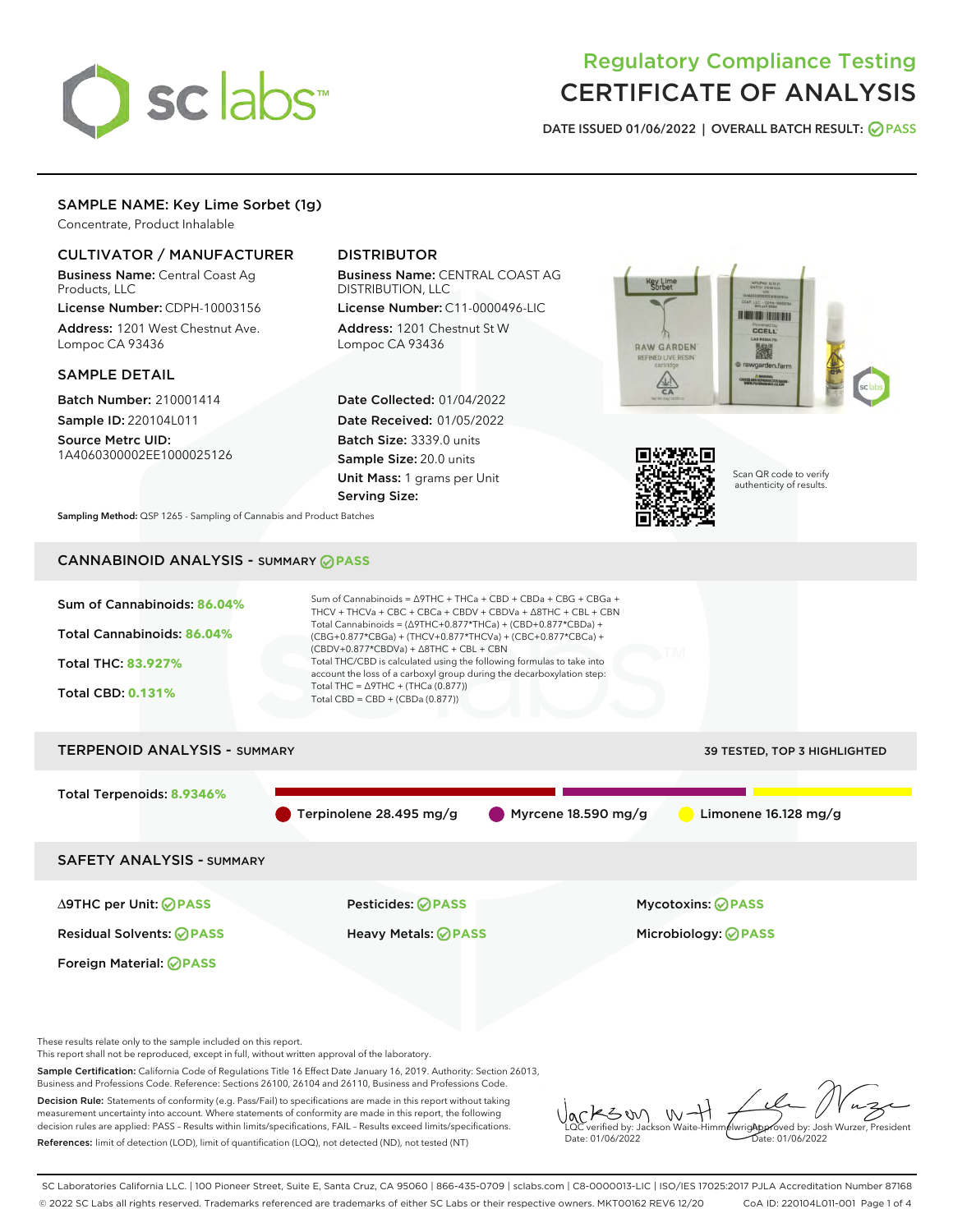



KEY LIME SORBET (1G) | DATE ISSUED 01/06/2022 | OVERALL BATCH RESULT: 2 PASS

#### CANNABINOID TEST RESULTS - 01/05/2022 2 PASS

Tested by high-performance liquid chromatography with diode-array detection (HPLC-DAD). **Method:** QSP 1157 - Analysis of Cannabinoids by HPLC-DAD

#### TOTAL CANNABINOIDS: **86.04%**

Total Cannabinoids (Total THC) + (Total CBD) + (Total CBG) + (Total THCV) + (Total CBC) + (Total CBDV) + ∆8THC + CBL + CBN

TOTAL THC: **83.927%** Total THC (∆9THC+0.877\*THCa)

TOTAL CBD: **0.131%**

Total CBD (CBD+0.877\*CBDa)

TOTAL CBG: 1.267% Total CBG (CBG+0.877\*CBGa)

TOTAL THCV: 0.52% Total THCV (THCV+0.877\*THCVa)

TOTAL CBC: ND Total CBC (CBC+0.877\*CBCa)

TOTAL CBDV: ND Total CBDV (CBDV+0.877\*CBDVa)

| <b>COMPOUND</b>            | LOD/LOQ<br>(mg/g) | <b>MEASUREMENT</b><br><b>UNCERTAINTY</b><br>(mg/g) | <b>RESULT</b><br>(mg/g) | <b>RESULT</b><br>(%) |
|----------------------------|-------------------|----------------------------------------------------|-------------------------|----------------------|
| <b>A9THC</b>               | 0.06/0.26         | ±28.871                                            | 839.27                  | 83.927               |
| <b>CBG</b>                 | 0.06/0.19         | ±0.499                                             | 12.67                   | 1.267                |
| <b>THCV</b>                | 0.1/0.2           | ±0.26                                              | 5.2                     | 0.52                 |
| <b>CBN</b>                 | 0.1/0.3           | ±0.13                                              | 2.0                     | 0.20                 |
| <b>CBD</b>                 | 0.07/0.29         | ±0.061                                             | 1.31                    | 0.131                |
| $\triangle$ 8THC           | 0.1 / 0.4         | N/A                                                | <b>ND</b>               | <b>ND</b>            |
| <b>THCa</b>                | 0.05/0.14         | N/A                                                | <b>ND</b>               | <b>ND</b>            |
| <b>THCVa</b>               | 0.07 / 0.20       | N/A                                                | <b>ND</b>               | <b>ND</b>            |
| <b>CBDa</b>                | 0.02/0.19         | N/A                                                | <b>ND</b>               | <b>ND</b>            |
| <b>CBDV</b>                | 0.04 / 0.15       | N/A                                                | <b>ND</b>               | <b>ND</b>            |
| <b>CBDVa</b>               | 0.03/0.53         | N/A                                                | <b>ND</b>               | <b>ND</b>            |
| <b>CBGa</b>                | 0.1/0.2           | N/A                                                | <b>ND</b>               | <b>ND</b>            |
| <b>CBL</b>                 | 0.06 / 0.24       | N/A                                                | <b>ND</b>               | <b>ND</b>            |
| <b>CBC</b>                 | 0.2 / 0.5         | N/A                                                | <b>ND</b>               | <b>ND</b>            |
| <b>CBCa</b>                | 0.07/0.28         | N/A                                                | <b>ND</b>               | <b>ND</b>            |
| <b>SUM OF CANNABINOIDS</b> |                   |                                                    | 860.4 mg/g              | 86.04%               |

#### **UNIT MASS: 1 grams per Unit**

| ∆9THC per Unit                        | 1120 per-package limit | 839.27 mg/unit | <b>PASS</b> |
|---------------------------------------|------------------------|----------------|-------------|
| <b>Total THC per Unit</b>             |                        | 839.27 mg/unit |             |
| <b>CBD per Unit</b>                   |                        | $1.31$ mg/unit |             |
| <b>Total CBD per Unit</b>             |                        | $1.31$ mg/unit |             |
| Sum of Cannabinoids<br>per Unit       |                        | 860.4 mg/unit  |             |
| <b>Total Cannabinoids</b><br>per Unit |                        | 860.4 mg/unit  |             |

#### TERPENOID TEST RESULTS - 01/06/2022

Terpene analysis utilizing gas chromatography-flame ionization detection (GC-FID). **Method:** QSP 1192 - Analysis of Terpenoids by GC-FID

| <b>COMPOUND</b>         | LOD/LOQ<br>(mg/g) | <b>MEASUREMENT</b><br><b>UNCERTAINTY</b><br>(mg/g) | <b>RESULT</b><br>(mg/g)         | <b>RESULT</b><br>(%) |
|-------------------------|-------------------|----------------------------------------------------|---------------------------------|----------------------|
| Terpinolene             | 0.008 / 0.026     | ±0.5841                                            | 28.495                          | 2.8495               |
| <b>Myrcene</b>          | 0.008 / 0.025     | ±0.2398                                            | 18.590                          | 1.8590               |
| Limonene                | 0.005 / 0.016     | ±0.2306                                            | 16.128                          | 1.6128               |
| $\beta$ Caryophyllene   | 0.004 / 0.012     | ±0.2324                                            | 6.528                           | 0.6528               |
| $\beta$ Pinene          | 0.004 / 0.014     | ±0.0458                                            | 3.986                           | 0.3986               |
| $\alpha$ Pinene         | 0.005 / 0.017     | ±0.0269                                            | 3.129                           | 0.3129               |
| Ocimene                 | 0.011 / 0.038     | ±0.0740                                            | 2.305                           | 0.2305               |
| $\alpha$ Humulene       | 0.009 / 0.029     | ±0.0556                                            | 1.732                           | 0.1732               |
| Linalool                | 0.009 / 0.032     | ±0.0589                                            | 1.550                           | 0.1550               |
| $\alpha$ Phellandrene   | 0.006 / 0.020     | ±0.0145                                            | 1.069                           | 0.1069               |
| 3 Carene                | 0.005 / 0.018     | ±0.0123                                            | 0.869                           | 0.0869               |
| Fenchol                 | 0.010 / 0.034     | ±0.0313                                            | 0.808                           | 0.0808               |
| $\alpha$ Terpinene      | 0.005 / 0.017     | ±0.0118                                            | 0.790                           | 0.0790               |
| <b>Terpineol</b>        | 0.016 / 0.055     | ±0.0419                                            | 0.683                           | 0.0683               |
| trans-β-Farnesene       | 0.008 / 0.025     | ±0.0242                                            | 0.683                           | 0.0683               |
| $\gamma$ Terpinene      | 0.006 / 0.018     | ±0.0083                                            | 0.479                           | 0.0479               |
| Nerolidol               | 0.009 / 0.028     | ±0.0199                                            | 0.316                           | 0.0316               |
| Camphene                | 0.005 / 0.015     | ±0.0030                                            | 0.263                           | 0.0263               |
| <b>Borneol</b>          | 0.005 / 0.016     | ±0.0063                                            | 0.150                           | 0.0150               |
| Sabinene                | 0.004 / 0.014     | ±0.0012                                            | 0.101                           | 0.0101               |
| $\alpha$ Bisabolol      | 0.008 / 0.026     | ±0.0051                                            | 0.096                           | 0.0096               |
| Caryophyllene<br>Oxide  | 0.010 / 0.033     | ±0.0042                                            | 0.092                           | 0.0092               |
| Eucalyptol              | 0.006 / 0.018     | ±0.0023                                            | 0.091                           | 0.0091               |
| Guaiol                  | 0.009 / 0.030     | ±0.0043                                            | 0.091                           | 0.0091               |
| $\alpha$ Cedrene        | 0.005 / 0.016     | ±0.0025                                            | 0.083                           | 0.0083               |
| Fenchone                | 0.009 / 0.028     | ±0.0021                                            | 0.072                           | 0.0072               |
| p-Cymene                | 0.005 / 0.016     | ±0.0017                                            | 0.064                           | 0.0064               |
| Sabinene Hydrate        | 0.006 / 0.022     | ±0.0019                                            | 0.050                           | 0.0050               |
| Geraniol                | 0.002 / 0.007     | ±0.0016                                            | 0.036                           | 0.0036               |
| Citronellol             | 0.003 / 0.010     | ±0.0008                                            | 0.017                           | 0.0017               |
| Camphor                 | 0.006 / 0.019     | N/A                                                | <loq< th=""><th>100</th></loq<> | 100                  |
| Nerol                   | 0.003 / 0.011     | N/A                                                | $<$ LOQ                         | <loq< th=""></loq<>  |
| (-)-Isopulegol          | 0.005 / 0.016     | N/A                                                | ND                              | ND                   |
| Isoborneol              | 0.004 / 0.012     | N/A                                                | ND                              | ND                   |
| Menthol                 | 0.008 / 0.025     | N/A                                                | ND                              | ND                   |
| R-(+)-Pulegone          | 0.003 / 0.011     | N/A                                                | ND                              | ND                   |
| <b>Geranyl Acetate</b>  | 0.004 / 0.014     | N/A                                                | ND                              | ND                   |
| Valencene               | 0.009 / 0.030     | N/A                                                | ND                              | ND                   |
| Cedrol                  | 0.008 / 0.027     | N/A                                                | ND                              | ND                   |
| <b>TOTAL TERPENOIDS</b> |                   |                                                    | 89.346 mg/g                     | 8.9346%              |

SC Laboratories California LLC. | 100 Pioneer Street, Suite E, Santa Cruz, CA 95060 | 866-435-0709 | sclabs.com | C8-0000013-LIC | ISO/IES 17025:2017 PJLA Accreditation Number 87168 © 2022 SC Labs all rights reserved. Trademarks referenced are trademarks of either SC Labs or their respective owners. MKT00162 REV6 12/20 CoA ID: 220104L011-001 Page 2 of 4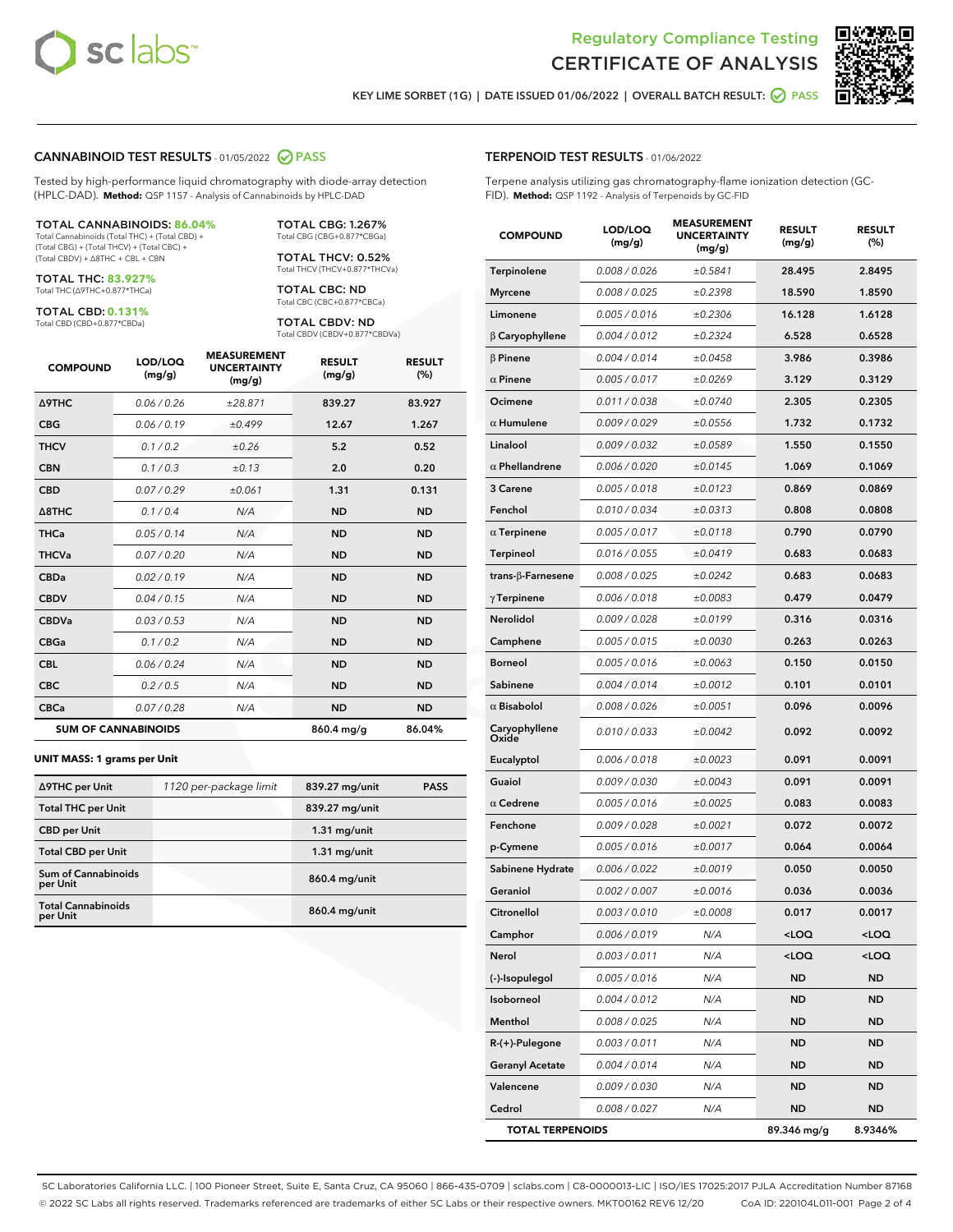



KEY LIME SORBET (1G) | DATE ISSUED 01/06/2022 | OVERALL BATCH RESULT: 2 PASS

# CATEGORY 1 PESTICIDE TEST RESULTS - 01/06/2022 2 PASS

Pesticide and plant growth regulator analysis utilizing high-performance liquid chromatography-mass spectrometry (HPLC-MS) or gas chromatography-mass spectrometry (GC-MS). \*GC-MS utilized where indicated. **Method:** QSP 1212 - Analysis of Pesticides and Mycotoxins by LC-MS or QSP 1213 - Analysis of Pesticides by GC-MS

| <b>COMPOUND</b>             | LOD/LOQ<br>$(\mu g/g)$ | <b>ACTION</b><br><b>LIMIT</b><br>$(\mu g/g)$ | <b>MEASUREMENT</b><br><b>UNCERTAINTY</b><br>$(\mu g/g)$ | <b>RESULT</b><br>$(\mu g/g)$ | <b>RESULT</b> |
|-----------------------------|------------------------|----------------------------------------------|---------------------------------------------------------|------------------------------|---------------|
| Aldicarb                    | 0.03/0.08              | $>$ LOD                                      | N/A                                                     | <b>ND</b>                    | <b>PASS</b>   |
| Carbofuran                  | 0.02 / 0.05            | $\ge$ LOD                                    | N/A                                                     | <b>ND</b>                    | <b>PASS</b>   |
| Chlordane*                  | 0.03 / 0.08            | $\ge$ LOD                                    | N/A                                                     | <b>ND</b>                    | <b>PASS</b>   |
| Chlorfenapyr*               | 0.03/0.10              | $\ge$ LOD                                    | N/A                                                     | <b>ND</b>                    | <b>PASS</b>   |
| Chlorpyrifos                | 0.02 / 0.06            | $\ge$ LOD                                    | N/A                                                     | <b>ND</b>                    | <b>PASS</b>   |
| Coumaphos                   | 0.02 / 0.07            | $\ge$ LOD                                    | N/A                                                     | <b>ND</b>                    | <b>PASS</b>   |
| Daminozide                  | 0.02/0.07              | $>$ LOD                                      | N/A                                                     | <b>ND</b>                    | <b>PASS</b>   |
| <b>DDVP</b><br>(Dichlorvos) | 0.03/0.09              | $\ge$ LOD                                    | N/A                                                     | <b>ND</b>                    | <b>PASS</b>   |
| <b>Dimethoate</b>           | 0.03 / 0.08            | $\ge$ LOD                                    | N/A                                                     | <b>ND</b>                    | <b>PASS</b>   |
| Ethoprop(hos)               | 0.03/0.10              | $\ge$ LOD                                    | N/A                                                     | <b>ND</b>                    | <b>PASS</b>   |
| Etofenprox                  | 0.02 / 0.06            | $\ge$ LOD                                    | N/A                                                     | <b>ND</b>                    | <b>PASS</b>   |
| Fenoxycarb                  | 0.03/0.08              | $\ge$ LOD                                    | N/A                                                     | <b>ND</b>                    | <b>PASS</b>   |
| Fipronil                    | 0.03 / 0.08            | $\ge$ LOD                                    | N/A                                                     | <b>ND</b>                    | <b>PASS</b>   |
| Imazalil                    | 0.02 / 0.06            | $\geq$ LOD                                   | N/A                                                     | <b>ND</b>                    | <b>PASS</b>   |
| Methiocarb                  | 0.02 / 0.07            | $>$ LOD                                      | N/A                                                     | <b>ND</b>                    | <b>PASS</b>   |
| Methyl<br>parathion         | 0.03/0.10              | $\ge$ LOD                                    | N/A                                                     | <b>ND</b>                    | <b>PASS</b>   |
| <b>Mevinphos</b>            | 0.03/0.09              | $\ge$ LOD                                    | N/A                                                     | <b>ND</b>                    | <b>PASS</b>   |
| Paclobutrazol               | 0.02 / 0.05            | $>$ LOD                                      | N/A                                                     | <b>ND</b>                    | <b>PASS</b>   |
| Propoxur                    | 0.03/0.09              | $\ge$ LOD                                    | N/A                                                     | <b>ND</b>                    | <b>PASS</b>   |
| Spiroxamine                 | 0.03 / 0.08            | $\ge$ LOD                                    | N/A                                                     | <b>ND</b>                    | <b>PASS</b>   |
| <b>Thiacloprid</b>          | 0.03/0.10              | $\ge$ LOD                                    | N/A                                                     | <b>ND</b>                    | <b>PASS</b>   |

# CATEGORY 2 PESTICIDE TEST RESULTS - 01/06/2022 @ PASS

| <b>COMPOUND</b>          | LOD/LOQ<br>$(\mu g/g)$ | <b>ACTION</b><br><b>LIMIT</b><br>$(\mu g/g)$ | <b>MEASUREMENT</b><br><b>UNCERTAINTY</b><br>$(\mu g/g)$ | <b>RESULT</b><br>$(\mu g/g)$ | <b>RESULT</b> |
|--------------------------|------------------------|----------------------------------------------|---------------------------------------------------------|------------------------------|---------------|
| Abamectin                | 0.03/0.10              | 0.1                                          | N/A                                                     | <b>ND</b>                    | <b>PASS</b>   |
| Acephate                 | 0.02/0.07              | 0.1                                          | N/A                                                     | <b>ND</b>                    | <b>PASS</b>   |
| Acequinocyl              | 0.02/0.07              | 0.1                                          | N/A                                                     | <b>ND</b>                    | <b>PASS</b>   |
| Acetamiprid              | 0.02/0.05              | 0.1                                          | N/A                                                     | <b>ND</b>                    | <b>PASS</b>   |
| Azoxystrobin             | 0.02/0.07              | 0.1                                          | N/A                                                     | <b>ND</b>                    | <b>PASS</b>   |
| <b>Bifenazate</b>        | 0.01/0.04              | 0.1                                          | N/A                                                     | <b>ND</b>                    | <b>PASS</b>   |
| <b>Bifenthrin</b>        | 0.02 / 0.05            | 3                                            | N/A                                                     | <b>ND</b>                    | <b>PASS</b>   |
| <b>Boscalid</b>          | 0.03/0.09              | 0.1                                          | N/A                                                     | <b>ND</b>                    | <b>PASS</b>   |
| Captan                   | 0.19/0.57              | 0.7                                          | N/A                                                     | <b>ND</b>                    | <b>PASS</b>   |
| Carbaryl                 | 0.02/0.06              | 0.5                                          | N/A                                                     | <b>ND</b>                    | <b>PASS</b>   |
| Chlorantranilip-<br>role | 0.04/0.12              | 10                                           | N/A                                                     | <b>ND</b>                    | <b>PASS</b>   |
| Clofentezine             | 0.03/0.09              | 0.1                                          | N/A                                                     | <b>ND</b>                    | <b>PASS</b>   |

| <b>CATEGORY 2 PESTICIDE TEST RESULTS</b> - 01/06/2022 continued |  |  |
|-----------------------------------------------------------------|--|--|
|                                                                 |  |  |

| <b>COMPOUND</b>               | LOD/LOQ<br>$(\mu g/g)$ | <b>ACTION</b><br><b>LIMIT</b><br>(µg/g) | <b>MEASUREMENT</b><br><b>UNCERTAINTY</b><br>(µg/g) | <b>RESULT</b><br>$(\mu g/g)$ | <b>RESULT</b> |
|-------------------------------|------------------------|-----------------------------------------|----------------------------------------------------|------------------------------|---------------|
| Cyfluthrin                    | 0.12 / 0.38            | $\overline{c}$                          | N/A                                                | <b>ND</b>                    | <b>PASS</b>   |
| Cypermethrin                  | 0.11 / 0.32            | 1                                       | N/A                                                | <b>ND</b>                    | <b>PASS</b>   |
| Diazinon                      | 0.02 / 0.05            | 0.1                                     | N/A                                                | <b>ND</b>                    | <b>PASS</b>   |
| Dimethomorph                  | 0.03 / 0.09            | $\overline{2}$                          | N/A                                                | <b>ND</b>                    | <b>PASS</b>   |
| Etoxazole                     | 0.02 / 0.06            | 0.1                                     | N/A                                                | <b>ND</b>                    | <b>PASS</b>   |
| Fenhexamid                    | 0.03 / 0.09            | 0.1                                     | N/A                                                | <b>ND</b>                    | <b>PASS</b>   |
| Fenpyroximate                 | 0.02 / 0.06            | 0.1                                     | N/A                                                | <b>ND</b>                    | <b>PASS</b>   |
| Flonicamid                    | 0.03 / 0.10            | 0.1                                     | N/A                                                | <b>ND</b>                    | <b>PASS</b>   |
| Fludioxonil                   | 0.03 / 0.10            | 0.1                                     | N/A                                                | <b>ND</b>                    | <b>PASS</b>   |
| Hexythiazox                   | 0.02 / 0.07            | 0.1                                     | N/A                                                | <b>ND</b>                    | <b>PASS</b>   |
| Imidacloprid                  | 0.04 / 0.11            | 5                                       | N/A                                                | <b>ND</b>                    | <b>PASS</b>   |
| Kresoxim-methyl               | 0.02 / 0.07            | 0.1                                     | N/A                                                | <b>ND</b>                    | <b>PASS</b>   |
| Malathion                     | 0.03 / 0.09            | 0.5                                     | N/A                                                | <b>ND</b>                    | <b>PASS</b>   |
| Metalaxyl                     | 0.02 / 0.07            | $\overline{c}$                          | N/A                                                | <b>ND</b>                    | <b>PASS</b>   |
| Methomyl                      | 0.03 / 0.10            | $\mathcal{I}$                           | N/A                                                | <b>ND</b>                    | <b>PASS</b>   |
| Myclobutanil                  | 0.03/0.09              | 0.1                                     | N/A                                                | <b>ND</b>                    | <b>PASS</b>   |
| Naled                         | 0.02 / 0.07            | 0.1                                     | N/A                                                | <b>ND</b>                    | <b>PASS</b>   |
| Oxamyl                        | 0.04 / 0.11            | 0.5                                     | N/A                                                | <b>ND</b>                    | <b>PASS</b>   |
| Pentachloronitro-<br>benzene* | 0.03 / 0.09            | 0.1                                     | N/A                                                | <b>ND</b>                    | <b>PASS</b>   |
| Permethrin                    | 0.04 / 0.12            | 0.5                                     | N/A                                                | <b>ND</b>                    | <b>PASS</b>   |
| Phosmet                       | 0.03 / 0.10            | 0.1                                     | N/A                                                | <b>ND</b>                    | <b>PASS</b>   |
| Piperonylbu-<br>toxide        | 0.02 / 0.07            | 3                                       | N/A                                                | <b>ND</b>                    | <b>PASS</b>   |
| Prallethrin                   | 0.03 / 0.08            | 0.1                                     | N/A                                                | <b>ND</b>                    | <b>PASS</b>   |
| Propiconazole                 | 0.02 / 0.07            | 0.1                                     | N/A                                                | <b>ND</b>                    | <b>PASS</b>   |
| Pyrethrins                    | 0.04 / 0.12            | 0.5                                     | N/A                                                | <b>ND</b>                    | <b>PASS</b>   |
| Pyridaben                     | 0.02 / 0.07            | 0.1                                     | N/A                                                | <b>ND</b>                    | <b>PASS</b>   |
| Spinetoram                    | 0.02 / 0.07            | 0.1                                     | N/A                                                | <b>ND</b>                    | <b>PASS</b>   |
| Spinosad                      | 0.02 / 0.07            | 0.1                                     | N/A                                                | <b>ND</b>                    | <b>PASS</b>   |
| Spiromesifen                  | 0.02 / 0.05            | 0.1                                     | N/A                                                | <b>ND</b>                    | <b>PASS</b>   |
| Spirotetramat                 | 0.02 / 0.06            | 0.1                                     | N/A                                                | ND                           | <b>PASS</b>   |
| Tebuconazole                  | 0.02 / 0.07            | 0.1                                     | N/A                                                | <b>ND</b>                    | <b>PASS</b>   |
| Thiamethoxam                  | 0.03 / 0.10            | 5                                       | N/A                                                | <b>ND</b>                    | <b>PASS</b>   |
| Trifloxystrobin               | 0.03 / 0.08            | 0.1                                     | N/A                                                | ND                           | <b>PASS</b>   |

SC Laboratories California LLC. | 100 Pioneer Street, Suite E, Santa Cruz, CA 95060 | 866-435-0709 | sclabs.com | C8-0000013-LIC | ISO/IES 17025:2017 PJLA Accreditation Number 87168 © 2022 SC Labs all rights reserved. Trademarks referenced are trademarks of either SC Labs or their respective owners. MKT00162 REV6 12/20 CoA ID: 220104L011-001 Page 3 of 4